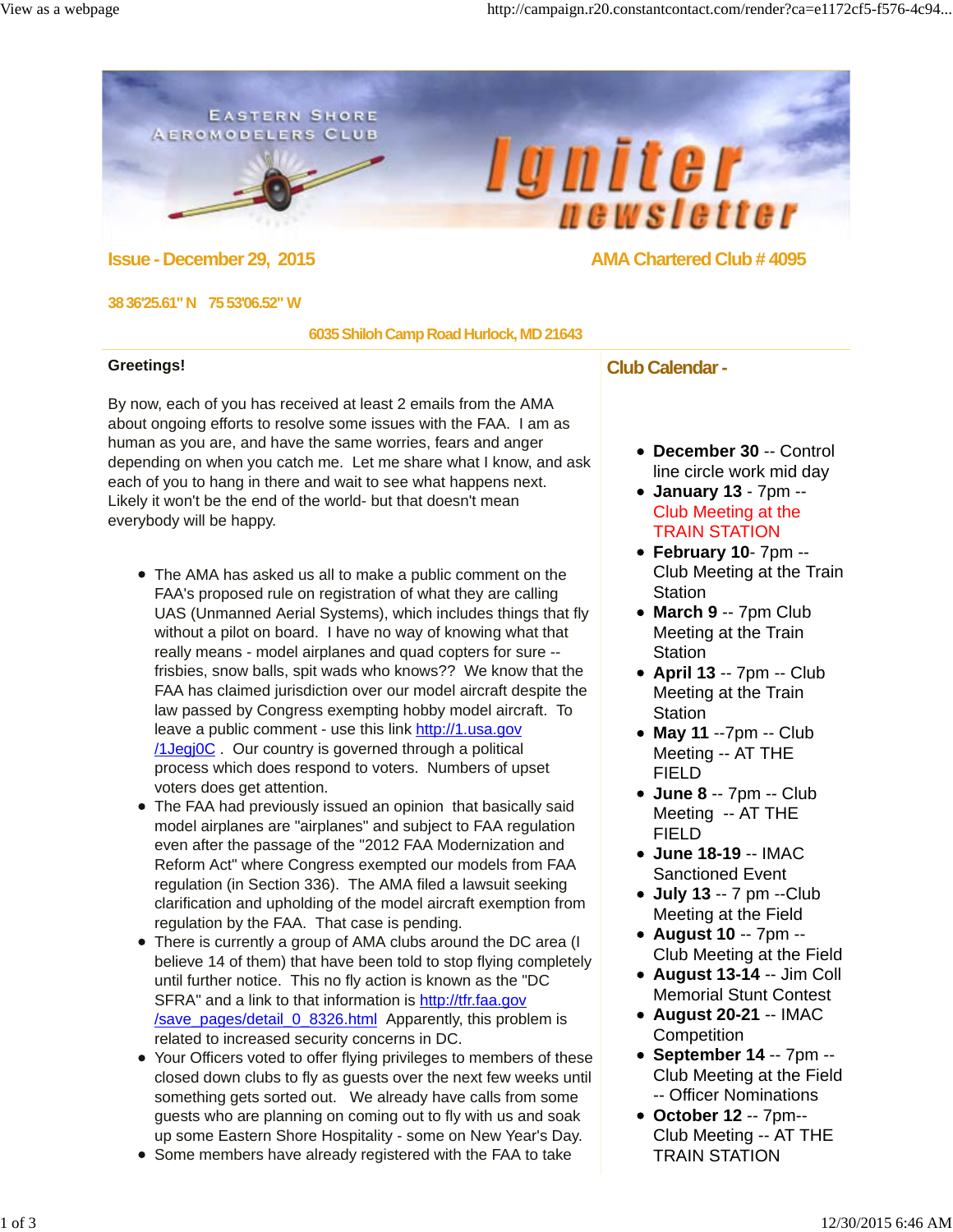advantage of the first 30 days Free offer. I will wait a bit longer to see before signing up- but I will sign up before the deadline expires unless we clarify our being exempt. Nobody at the AMA or this club is suggesting that members break the law and fly after the deadline without registering. But we aren't required to sign up yet, and the AMA might have some success before the deadline.

So, on a happier note, our Christmas Party Meeting was packed full of members, guests and food. Thanks to everyone who shared the evening ! As always, rain or shine - there will be folks starting the year off right with that first flight on New Year's Day. This year, we should have some quests as well.

Wishing everyone a Happy New Year !!

See you at the field,

Sincerely,

**Jack Upchurch**

# **No meeting was called to order . . . it was Christmas, and even the politically correct folks stayed home :)**

At 7 pm on December 9 at the Train Station, a party broke out. Treasurer reported \$2,308.56 in savings and \$2,155.96 in checking. We pay our field rent in December each year, so the balance is a bit down.

New members were welcomed and a mob of current members were lining up to pay dues for next year. It is great to belong to a group such as this - throwing money at the officers without any pleading required.

Club photo slideshows and aerial video presentations were premiered and members were encouraged to take home a personal copy of the disk.

There being no room to eat another bite, the meeting was adjourned at 8:45pm.

# **About Eastern Shore Aeromodelers Club**

We are an AMA chartered club, with membership open to those with an interest in things that fly. Check out our website, come to the field and watch us play with our toys, and join us if you like what you see.

**Jack Upchurch** 13473 Ocean Gateway

- **November 9** -- 7pm -- Club Meeting at the Train **Station**
- **December 14** -- 7pm -- Christmas Party Meeting

# **Happy Birthday to YOU !!!**

Carol Chapis -- January 3 George Fox -- January 31 Bill Hubbard -- January 27 Sarge Johnson -- January 24 James Karney -- January 29 Jack Rosemere -- January 31 Ed Terry -- January 26 Jack Upchurch -- January 9

# **Club Officer Contacts**

Pres/ Newsletter Editor Jack Upchurch 410-310-2007

V President Duane Lundahl 410-822-2486

Safety Officer George Fox 410-221-7584

Treasurer/ Membership Coordinator Jack Rosemere 410-330-4663

Instruction Coordinator Eric Johansen 410-463-0926

Field Marshall Skip Messick 443-521-2939

## **Our local Hobby shops:**

Members are encouraged to support our two local hobby stores:

Hobby Stop. in Seaford. Located at 22762 Sussex Hwy, Seaford, DE

302-629-3944

Hobby Town in Easton. Located at 106 Marlboro Ave, Easton (in the Ledo Pizza / Rita's strip)

410-822-7801